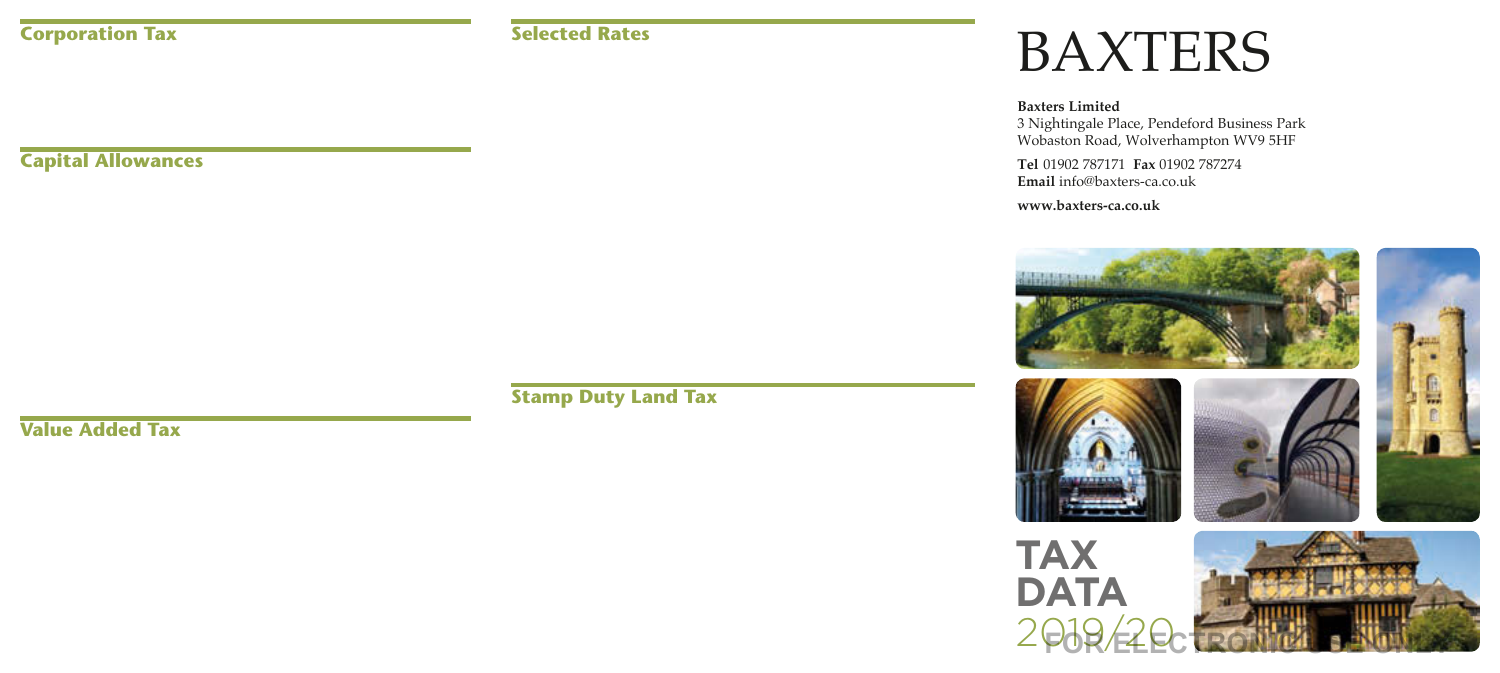#### **Income Tax**

**Rates and bands** (other than savings and dividend income)

| 2019/20          |        | 2018/19          |        |
|------------------|--------|------------------|--------|
| <b>Band £</b>    | Rate % | <b>Band £</b>    | Rate % |
| $0 - 37.500$     | 20     | $0 - 34.500$     | 20     |
| 37.501 - 150.000 | 40     | 34,501 - 150,000 | 40     |
| Over 150,000     | 45     | Over 150,000     | 45     |

Income tax rates in Scotland and Wales on income other than savings and dividend income have been devolved.

#### **Savings income 2019/20 and 2018/19**

| Savings allowance basic rate  | £1.000 |
|-------------------------------|--------|
| Savings allowance higher rate | £500   |

*A starting rate of 0% may be available unless taxable non-savings income exceeds £5,000.*

#### **Dividend income 2019/20 and 2018/19**

| Dividend allowance       | £2,000 |
|--------------------------|--------|
| Dividend ordinary rate   | 7.5%   |
| Dividend upper rate      | 32.5%  |
| Dividend additional rate | 38.1%  |

| <b>Reliefs</b>                  | 2019/20  | 2018/19  |
|---------------------------------|----------|----------|
| Personal allowance              | £12.500  | £11.850  |
| Personal allowance income limit | £100.000 | £100,000 |
| Marriage allowance              | £1,250   | £1,190   |
| Married couple's allowance      | £8,915   | £8.695   |
| - minimum amount                | £3,450   | £3.360   |
| - income limit                  | £29,600  | £28,900  |
| Blind person's allowance        | £2.450   | £2.390   |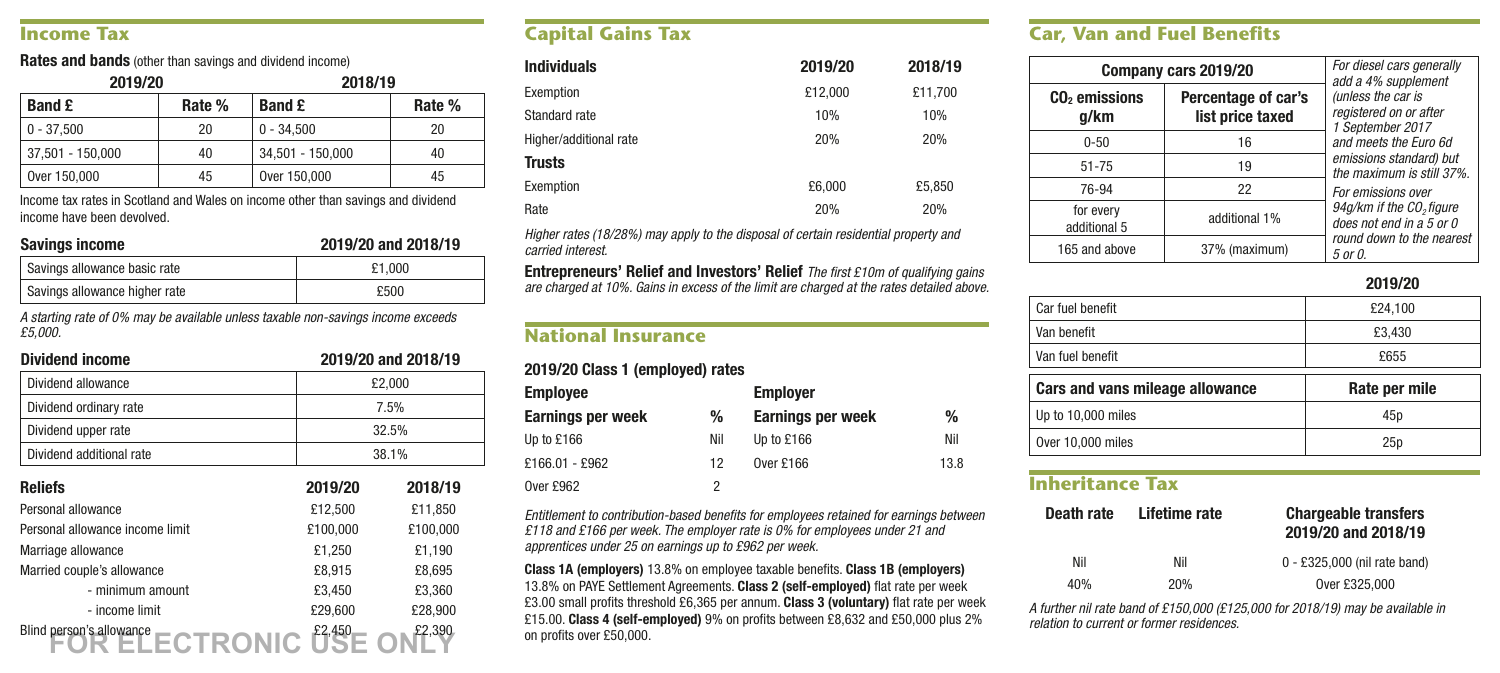# **Capital Gains Tax**

| <b>Individuals</b>     | 2019/20 | 2018/19 |
|------------------------|---------|---------|
| Exemption              | £12.000 | £11.700 |
| Standard rate          | 10%     | 10%     |
| Higher/additional rate | 20%     | 20%     |
| <b>Trusts</b>          |         |         |
| Exemption              | £6,000  | £5.850  |
| Rate                   | 20%     | 20%     |

*Higher rates (18/28%) may apply to the disposal of certain residential property and carried interest.*

**Entrepreneurs' Relief and Investors' Relief** *The first £10m of qualifying gains are charged at 10%. Gains in excess of the limit are charged at the rates detailed above.*

#### **National Insurance**

#### **2019/20 Class 1 (employed) rates**

| <b>Employee</b>   |     | <b>Employer</b>          |      |  |
|-------------------|-----|--------------------------|------|--|
| Earnings per week | %   | <b>Earnings per week</b> | %    |  |
| Up to £166        | Nil | Up to £166               | Nil  |  |
| £166.01 - £962    | 12  | Over £166                | 13.8 |  |
| Over £962         | 2   |                          |      |  |

*Entitlement to contribution-based benefits for employees retained for earnings between £118 and £166 per week. The employer rate is 0% for employees under 21 and apprentices under 25 on earnings up to £962 per week.*

**Class 1A (employers)** 13.8% on employee taxable benefits. **Class 1B (employers)**  13.8% on PAYE Settlement Agreements. **Class 2 (self-employed)** flat rate per week £3.00 small profits threshold £6,365 per annum. **Class 3 (voluntary)** flat rate per week £15.00. **Class 4 (self-employed)** 9% on profits between £8,632 and £50,000 plus 2% on profits over £50,000. **FOR ELECTRONIC USE ON LARGE ONLY 2000 LIST CONCRETE ON SOLUTION**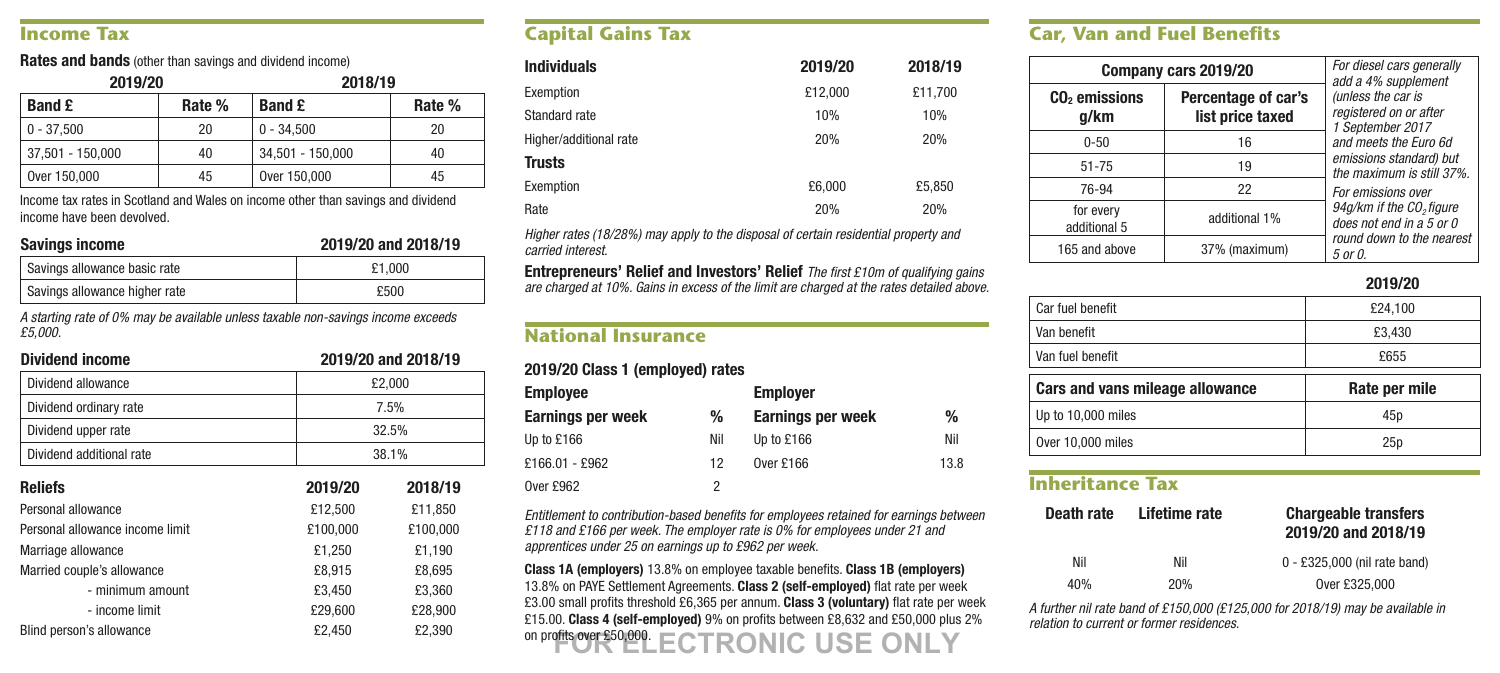### **Car, Van and Fuel Benefits**

| Company cars 2019/20      | For diesel cars generally<br>add a 4% supplement |                                                                      |  |
|---------------------------|--------------------------------------------------|----------------------------------------------------------------------|--|
| $CO2$ emissions<br>g/km   | Percentage of car's<br>list price taxed          | (unless the car is<br>reaistered on or after<br>1 September 2017     |  |
| $0 - 50$                  | 16                                               | and meets the Euro 6d                                                |  |
| $51 - 75$                 | 19                                               | emissions standard) but<br>the maximum is still 37%.                 |  |
| 76-94                     | 22                                               | For emissions over                                                   |  |
| for every<br>additional 5 | additional 1%                                    | 94g/km if the CO <sub>2</sub> figure<br>does not end in $a 5$ or $0$ |  |
| 165 and above             | 37% (maximum)                                    | round down to the nearest<br>5 or 0.                                 |  |

**2019/20**

| Car fuel benefit                | £24.100       |
|---------------------------------|---------------|
| Van benefit                     | £3.430        |
| Van fuel benefit                | £655          |
|                                 |               |
| Cars and vans mileage allowance | Rate per mile |
| Up to 10,000 miles              | 45p           |

# **Inheritance Tax**

| Death rate | Lifetime rate | <b>Chargeable transfers</b><br>2019/20 and 2018/19 |
|------------|---------------|----------------------------------------------------|
| Nil        | Nil           | 0 - £325,000 (nil rate band)                       |
| 40%        | 20%           | Over £325,000                                      |

*A further nil rate band of £150,000 (£125,000 for 2018/19) may be available in relation to current or former residences.*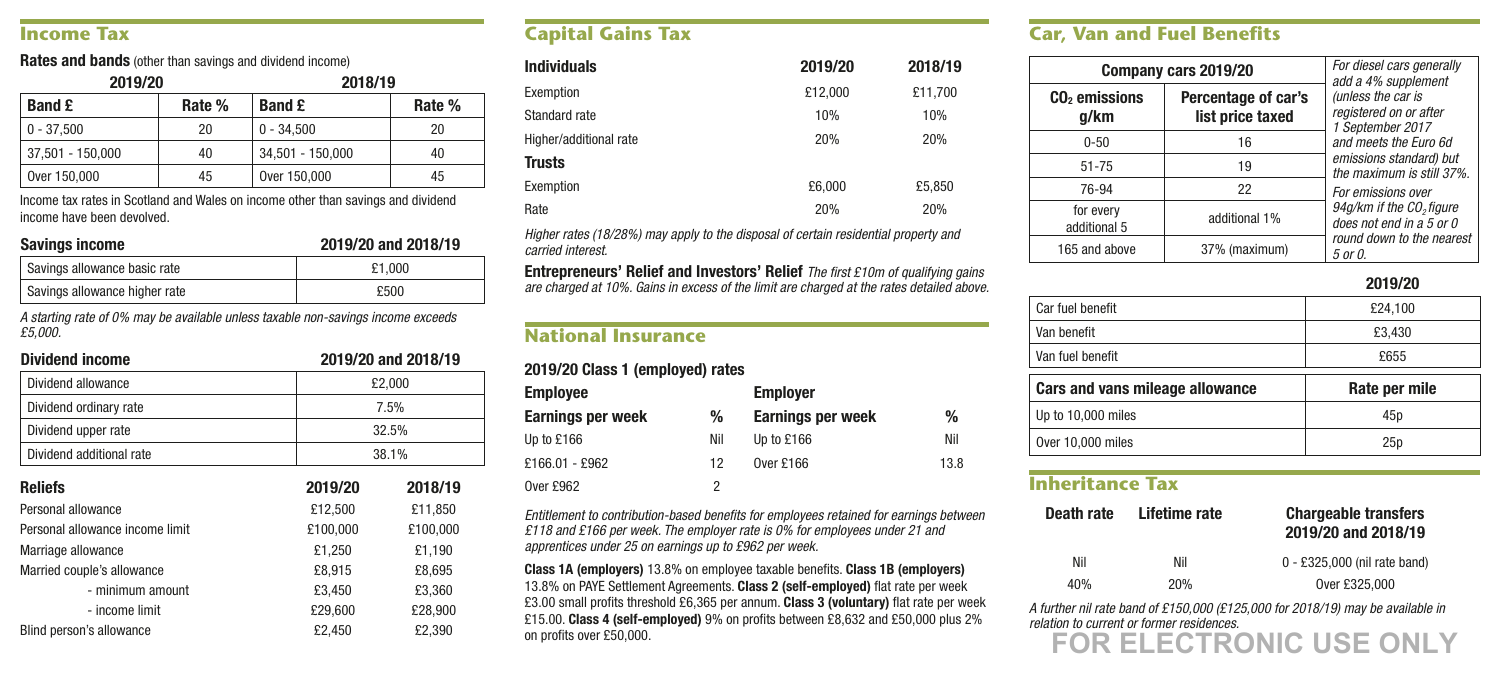### **Corporation Tax**

|                 | Rate % |                 | Rate % |
|-----------------|--------|-----------------|--------|
| Year to 31.3.20 | 19     | Year to 31.3.19 | 19     |

*Different rates apply for ring-fenced (broadly oil industry) profit.*

### **Capital Allowances**

| <b>First Year allowance (FYA)</b> on certain energy-efficient plant,<br>machinery and cars up to 50g/km                                    | 100%    |
|--------------------------------------------------------------------------------------------------------------------------------------------|---------|
| Annual Investment Allowance (AIA) from 1 January 2019<br>£1.000.000 (£200.000)<br>Excludes cars and expenditure already qualifying for FYA |         |
| <b>Writing Down Allowance</b><br>Expenditure not qualifying for AIA or FYA:                                                                |         |
| Long-life assets, integral features of buildings, cars over 110g/km<br>Rates reduced from April 2019                                       | 6% (8%) |
| Other plant and machinery                                                                                                                  | 18%     |
| <b>Structures and Buildings Allowance</b><br>From 29 October 2018 straight-line basis                                                      | 2%      |

# **Value Added Tax**

|                                  | From 1.4.19 | <b>From 1.4.18</b> |
|----------------------------------|-------------|--------------------|
| Standard rate                    | 20%         | 20%                |
| Reduced rate                     | 5%          | 5%                 |
| <b>Annual Registration Limit</b> | £85.000     | £85.000            |
| Annual Deregistration Limit      | £83,000     | £83,000            |

Disclaimer: Rates are for guidance only. No responsibility for loss occasioned by any person acting/ refraining from action as a result of this information can be accepted by the authors or firm.